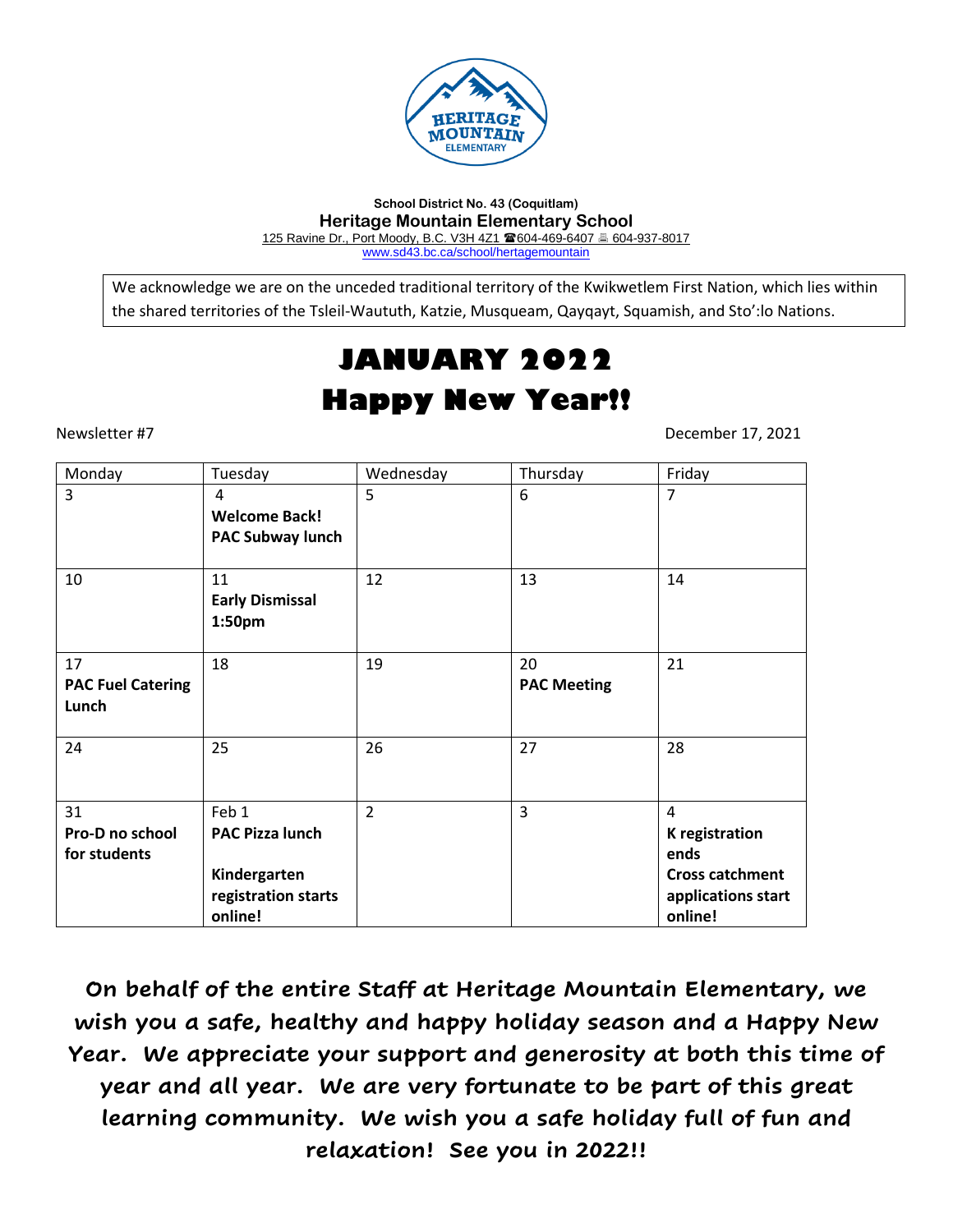# **Important Information**

# **Reporting Absences – Please help us by following these instructions!**

The best way to report an absence is to use the online "Absence Report". You will find this on the school website under "Quick Links" on the RH side of the page. Once submitted, this report goes to the Secretary and the Principal and is entered into the computer system. Of course, it is also helpful if you let your teacher know by email. Using the absence report is the preferred method of communicating an absence, as it ensures the school office is aware. If staff are absent, and you have sent an email to them personally, it does not automatically get forwarded to the office.

Go to the school websit[e www.sd43.bc.ca/school/heritagemountain](http://www.sd43.bc.ca/school/heritagemountain)

Scroll down…..and on the RH side of the page you will see:



**Please fill in the absence report and submit!**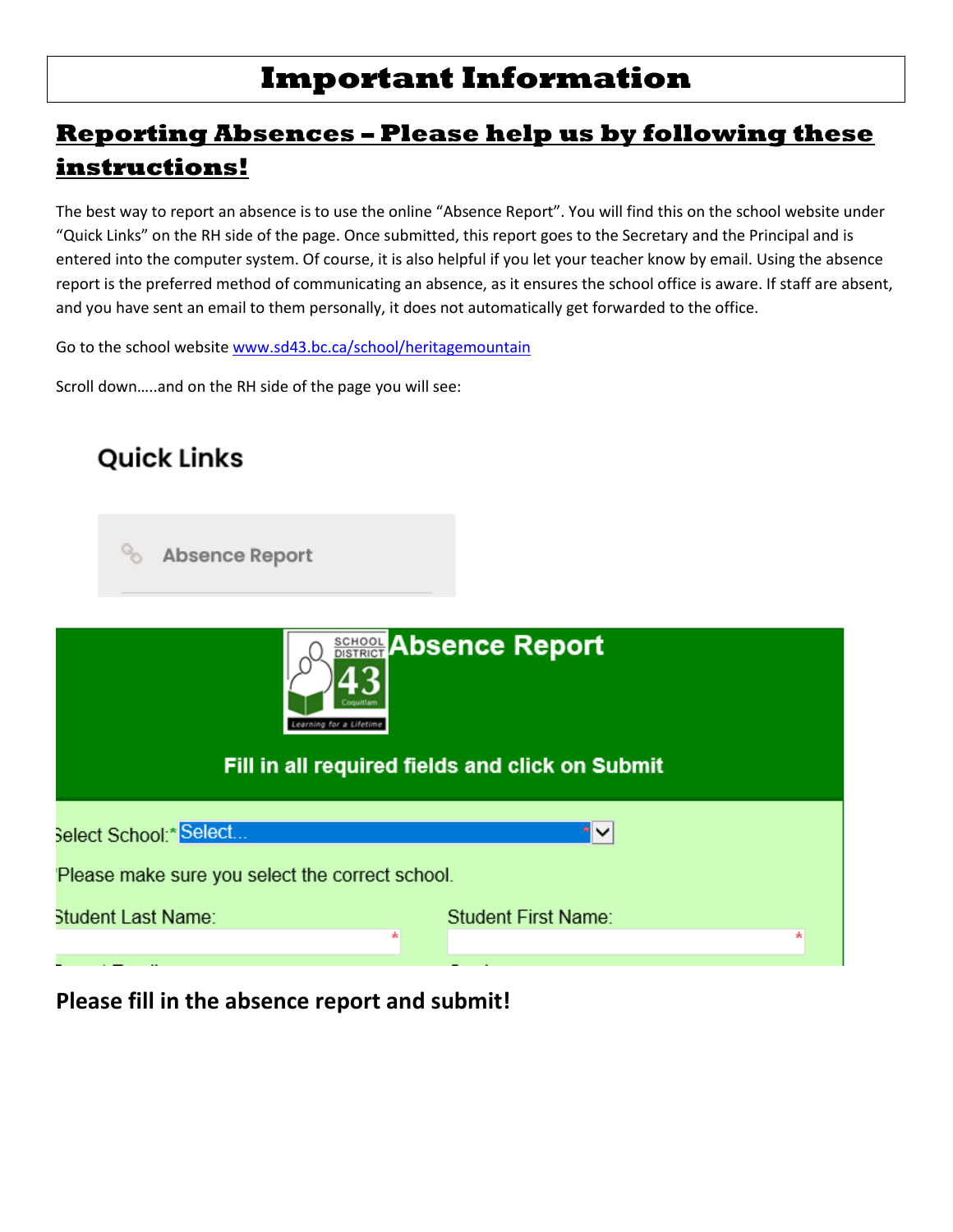## **Report Cards**

If you have any questions AFTER reading your child's report card, please plan to make an appointment (via Teams) with your child's teacher on Monday January 11<sup>th</sup> after early dismissal. You can contact your child's teacher via email after January 4<sup>th</sup> to make the virtual appointment.

Please remember to sign your child's report card cover and return it to your child's teacher asap.

## **Covid – 19 Notification over the Winter Break – if needed**

*Fraser Health will continue to provide COVID-19 Notification Letters over the Winter Break. SD43 schools will continue to support Fraser Health by forwarding these letters to staff and families during this time.* A reminder that if you have questions in regard to COVID-19 or the contact tracing process to please either contact the COVID-19 Call Centre at 604- 918-7532 or call HealthLinkBC at 8-1-1.

# **New Year Drop Off and Pick Up Reminders**

We continue to be very concerned about the safety of children walking in cross walks on Ravine Drive and getting into and out of their caregivers cars in the drop off, pick up area in front of the school between 8:40-8:55; and 2:40-2:55. Here are some reminders for all car drivers that are dropping off and or picking up in this area. **Please share with your child's caregiver**, if applicable.

- 1. When dropping off please **move ahead as far as possible** on the curb side and **do so safely and as quickly as possible** so the next car behind you can do the same.
- 2. **Do not enter the pick up area prior to dismissal**. The only exception is our daycare vans.
- 3. **When entering the area, keep pulling ahead as far as possible**. Your child can walk to your car, along the sidewalk.
- 4. **No stopping in left lane** please do not expect your child to walk between cars to get to you. Keep moving forward until there is an available space on the curb side.
- 5. Please be **extra mindful of crosswalks around the school** and always **drive slowly (under 30 km/h on Ravine**, in front of the school.

Please do not hesitate to contact the school principal, Mrs. Parmar , if you would like to discuss these safety reminders further.



# **Reminders regarding Winter Weather**

Schools are not routinely closed due to snow or other inclement weather conditions. All schools in School District 43 (Coquitlam) will remain OPEN, if at all possible, during winter weather, including snowfall.

However, on occasion, a district-wide or partial-district closure is required due to extreme weather. Partial-district closures affecting individual schools may occur due to the very different geography within our school district. If there is a partial-district closure affected schools will be identified.

The decision on schools remaining open or needing to be closed, because of extreme weather, occurs **before 6:30 a.m**. so that families can plan and make alternate arrangements.

**Any district-wide or partial-district closure will be decided and communicated by 6:30 a.m. via the School District 43 website www.sd43.bc.ca and CKNW AM 980 radio, CKWX 1130 radio and CBC (690) radio.**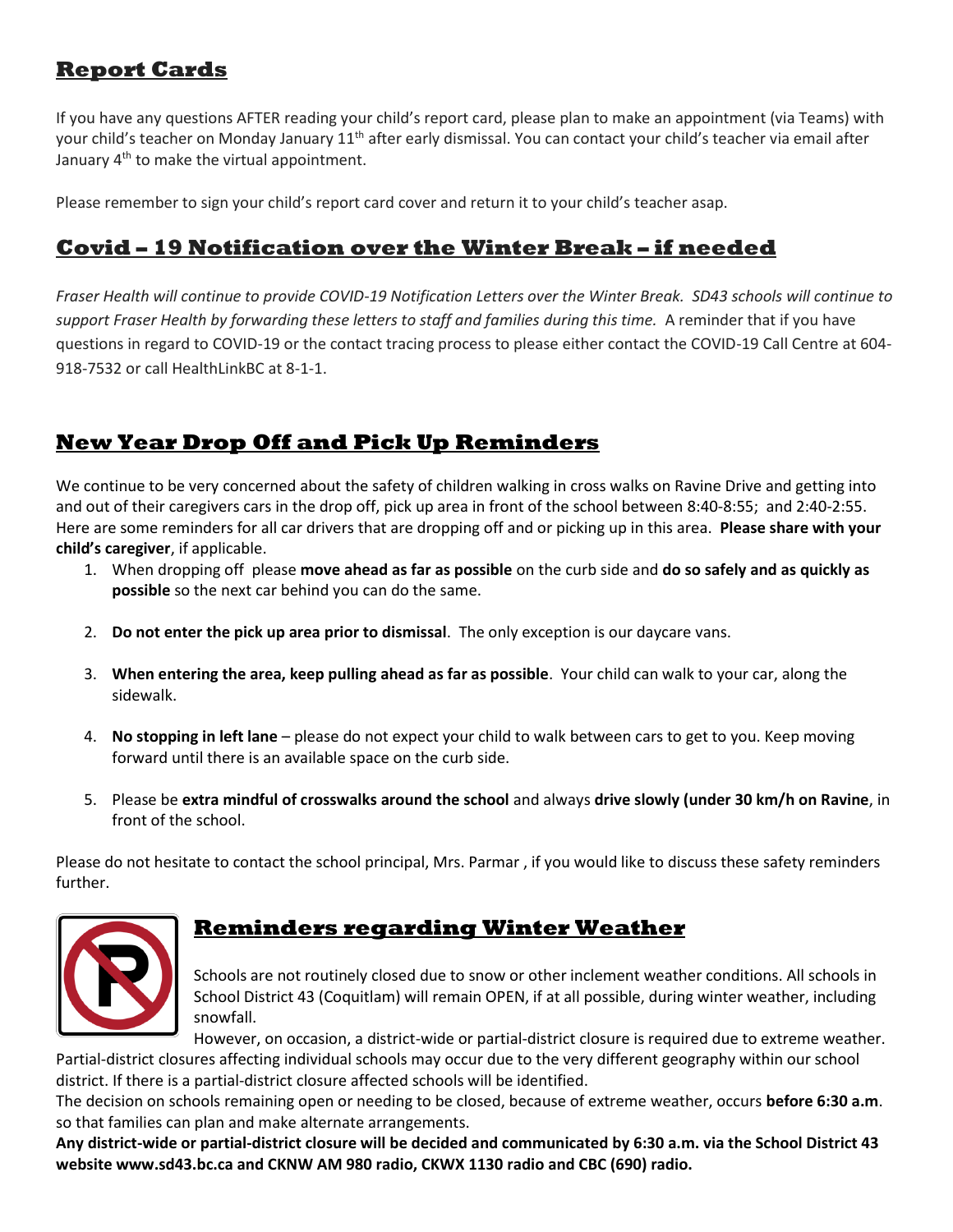Extreme weather can also impact transit. Transit schedules may face significant changes or cancellations due to the weather conditions. Parents seeking information on transit schedules need to consult the Translink website: http://www.translink.ca/

We encourage families to continuously check the School District 43 website for updates and changes: **www.sd43.bc.ca**  Learn more about SD43's process for emergency and inclement weather status updates at: <http://www.sd43.bc.ca/NewsEvents/Pages/EmergencyInformation.aspx>

# **[W](https://creativecommons.org/licenses/by-nc-nd/3.0/)hat's Happening at Heritage Mountain Elementary**

# **Tuesday January 11 – Early dismissal**

Tuesday January 11th is an early dismissal for optional parent/teacher interviews. Please contact your child's teacher if you wish to schedule an appointment. Please remind your caregivers/daycares of this early dismissal time!

#### **Thursday January 20 – PAC Meeting 6:30pm**

Please join us on TEAMS for the January PAC (Parent Advisory Council) Meeting. Mrs. Parmar will be introducing and welcoming our new Principal, Mr. Jonathan Sclater.

**[Click here to join the meeting](https://teams.microsoft.com/l/meetup-join/19%3ameeting_YmIzNDQ5NTAtMjQ1ZC00NDVmLThhYzgtN2NkNDg3YjkwMDFh%40thread.v2/0?context=%7b%22Tid%22%3a%22d9658cef-0292-4252-9925-6442de24a44b%22%2c%22Oid%22%3a%22f7a14b4d-f2ea-42d8-b475-b98ef8a4ea88%22%7d)**

# **Monday January 31 –Professional Development Day – No School for Students**

## **Changemaker Activities**

Dear Families,

At HME, our current school goal is for students to increase their social awareness and prosocial behaviour. For part of your child's Library time, Mrs. Khan has been sharing various picture books about people making positive contributions to their community. Students have been discussing that when a person helps support people or places in their community, others can benefit from this action. When these influential actions occur, a wonderful change can be made in communities. Recently, the students did a wonderful job showing kindness and giving with a school wide Sock Drive.

Starting in January, every student at HME will start to have Change Maker discussions further with their own class. Through these discussions, each class hopes to pick their own Change Making activity to do as a class. These activities will give students a chance to feel that they can make a positive change in their community, or even beyond. However small or large they think the change may be, it can have such a powerful influence on others around them. When we help make a change; others benefit by building empathy, community awareness, and doing caring actions.

Since there is a need for support in the world right now, each class will decide how they can help make a positive change. As these conversations begin to grow into a plan of action, your child's teacher will contact you to let you know how these activities may need to be supported.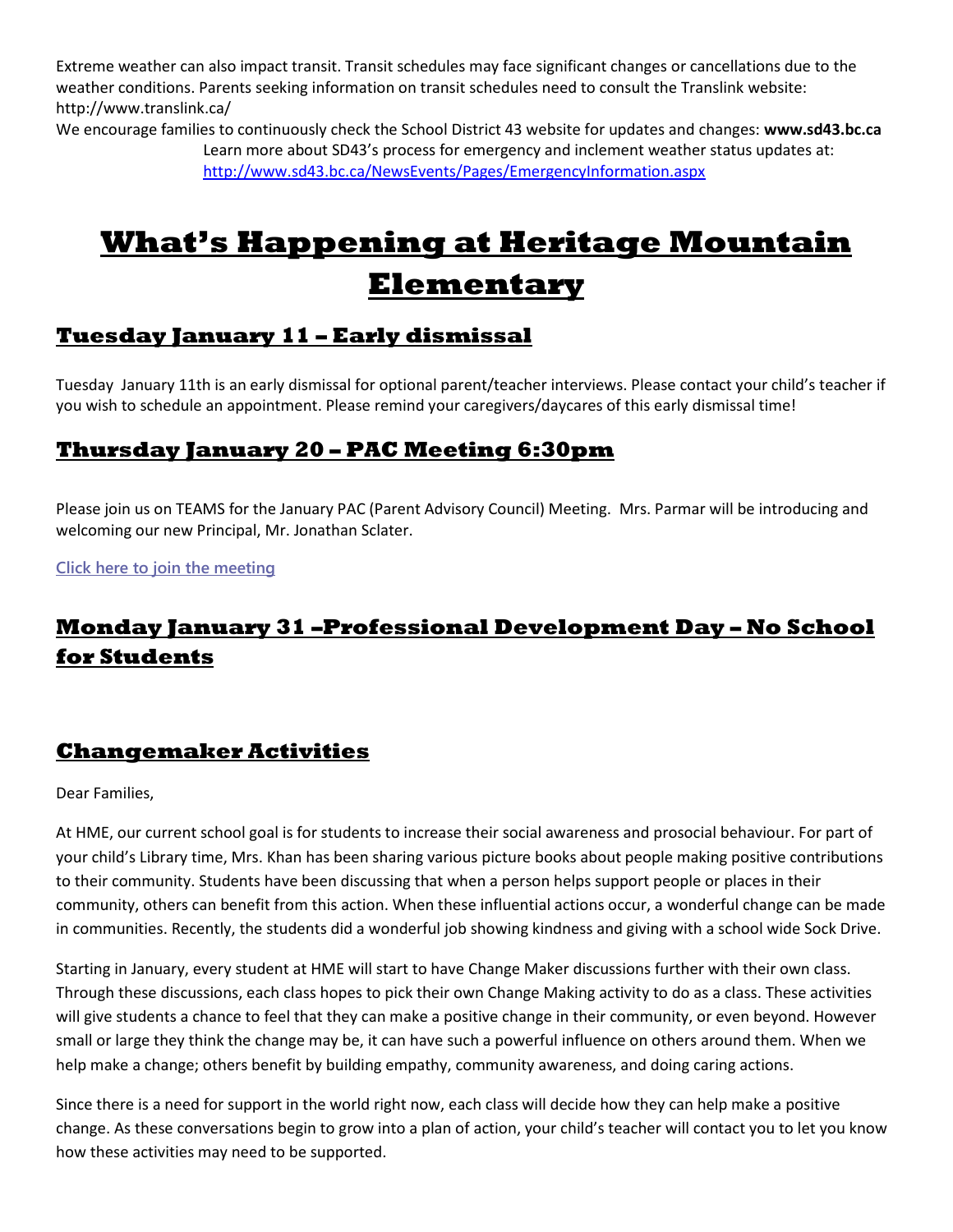We are so proud of our students for taking on an action to help make the world a better place.

From your Staff at HME.  $\odot$ 

#### **Hey HME Change Makers!**

**Our Warming Hearts and Soles campaign has come to an end.**

We have collected *756 pairs of socks*!

WOW!

**Many pairs of socks will be taken for flood relief in Chilliwack and Abbostford,** 

**some to the local Share,** 

**and the remainder will be added to a Blanket Drive initiative that will serve local shelters. A special thanks to Michelle Conry for being the delivery elf.** 

**Way to go HME!**

**~ Mrs. Khan**

## **HME Gives during the holiday season!**

Our wonderful Heritage Mountain community has once again been extremely generous and donated a mountain of non-

perishable food and household items AND donated \$375.00 via our school cash online. We are so pleased to be able to provide all of this to the SHARE society as it will help so many families in our community. THANK YOU Heritage Mountain parents and students!



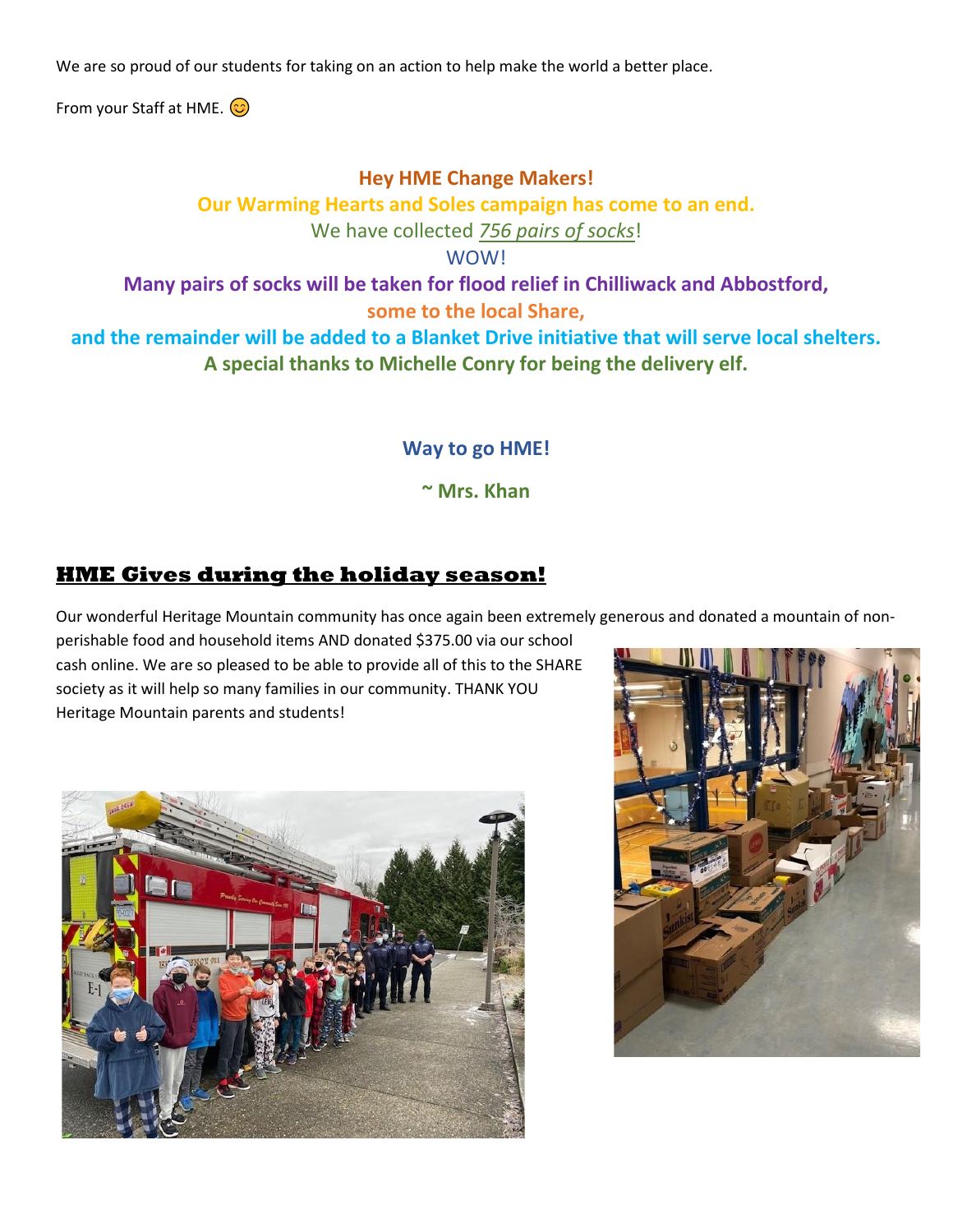# **Kindergarten Registration – February 1-4, 2022 - ONLINE**

Kindergarten registration for September 2022 will be *ONLINE ONLY* between Tuesday February 1 and Friday February 4. If you have a child born in 2017 please register during the dates listed above! The School District is in the process of producing an online registration form that you will be able to access through our school's website. Documents will be collected after online registration. Please view the "Funding Eligibility Checklist" for documentation required a[t www.sd43.bc.ca/programs](http://www.sd43.bc.ca/programs)

# **Cross-Catchment Process – February 4-9 - ONLINE**

If you would like your child to attend a school (elementary, middle or secondary) outside of your catchment area for Sept 2022, you will need to apply for cross-catchment **ONLINE ONLY between Friday February 4th at 9:00am to Wednesday February 9, 2022, 4pm.** 



# **Library Corner: Holiday Style**

Hello HME Families,

**If you have any library books at home, PLEASE send them back** to school with your child as soon as possible. That would be very much appreciated!

I am wanting to wish each and every one of you a happy holiday season. Be sure to steal away a quiet moment to read to yourself and to others. Big kiddos and little kiddos and mommy's and daddy's always enjoy a good ol' fashioned read aloud, right?

HAPPY HOLIDAYS to all.  $\sim$  Mrs. Khan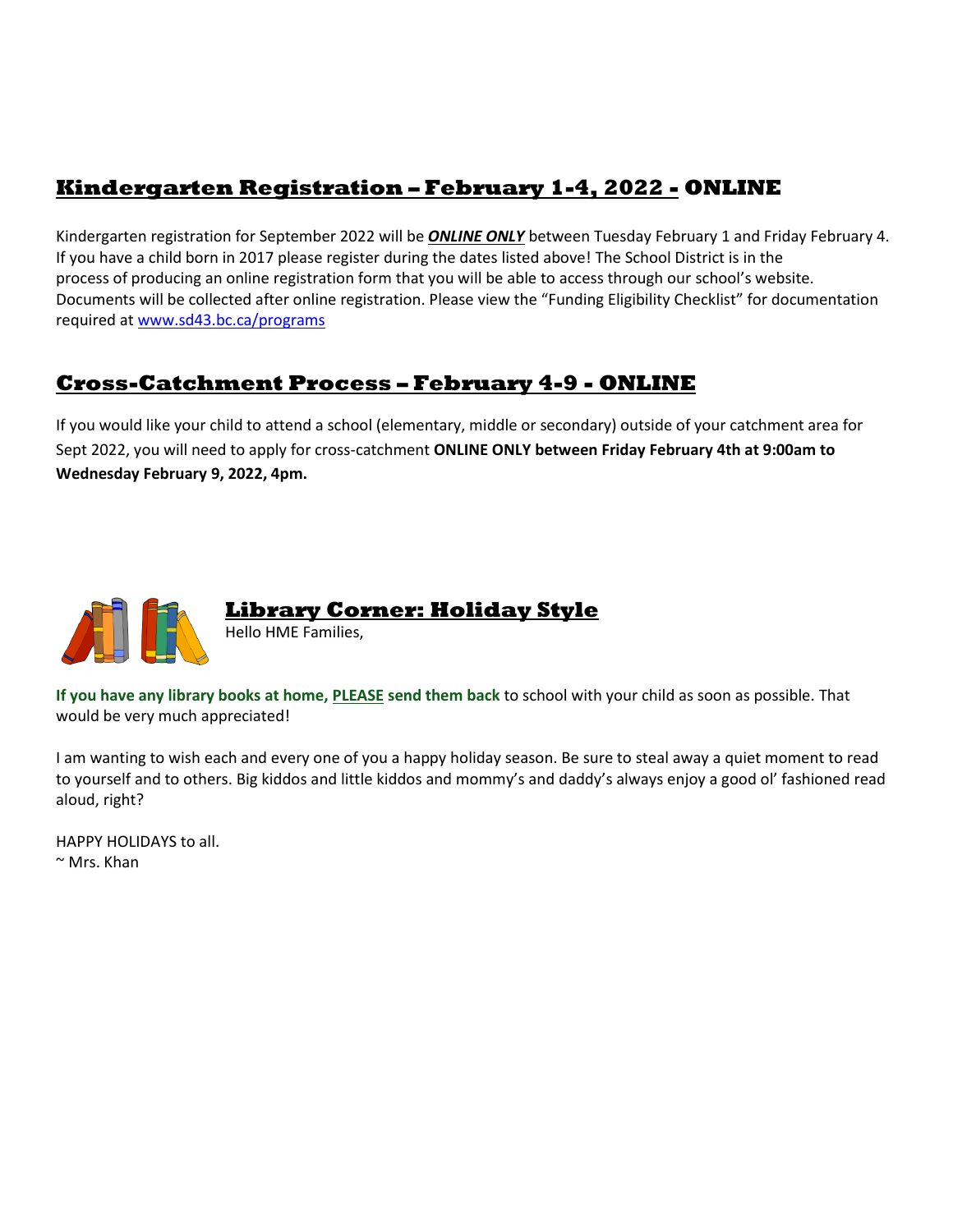# **School District No. 43 (Coquitlam) Heritage Mountain Elementary School School Calendar 2021-2022**

| <b>Designation</b>                  | Date(s)                         |  |
|-------------------------------------|---------------------------------|--|
| <b>Schools Open</b>                 | Tuesday, Sept 7                 |  |
| Pro D Day                           | Friday, Sept 24                 |  |
| *Truth & Reconciliation*new stat    | Thursday, Sept 30 **            |  |
| <b>Thanksgiving Day</b>             | Monday, Oct 11                  |  |
| Pro D Day                           | Friday, Oct 22                  |  |
| Remembrance Day                     | Thursday, Nov 11                |  |
| Schools close for Winter vacation   | Friday, Dec 17                  |  |
| (last day in session)               |                                 |  |
| Winter vacation period              | Monday, Dec 20 - Friday, Dec 31 |  |
| New Year's Day Stat                 | Monday, Jan 3                   |  |
| Schools reopen after Winter         | Tuesday Jan 4                   |  |
| vacation                            |                                 |  |
| <b>School Based Pro-D</b>           | Monday January 31               |  |
| <b>BC Family Day</b>                | Monday, Feb 21                  |  |
| Pro D Day                           | Friday, Feb 25                  |  |
| Schools close for Spring vacation   | Friday, Mar 11                  |  |
| (last day in session)               |                                 |  |
| Spring vacation period              | Monday, Mar 14 - Friday, Mar 25 |  |
| Schools re-open after<br>Spring     | Monday, Mar 28                  |  |
| vacation                            |                                 |  |
| Good Friday                         | Friday, Apr 15                  |  |
| Easter Monday                       | Monday, Apr 18                  |  |
| Pro D Day                           | Friday, Apr 22                  |  |
| Victoria Day                        | Monday, May 23                  |  |
| <b>School Based Pro-D</b>           | Monday June 6                   |  |
| Last day of school for all students | Wednesday, Jun 29               |  |
| Administrative day                  | Thursday, June 30               |  |

#### **Early Dismissals one hour earlier than normal dismissal:**

 Monday October 25 Tuesday January 11 Tuesday April 12 Thursday May 12

#### **Bell Schedule:**

 School starts 8:51am Recess 10:15-10:30 Lunch 12:10-1:00 Dismissal 2:50pm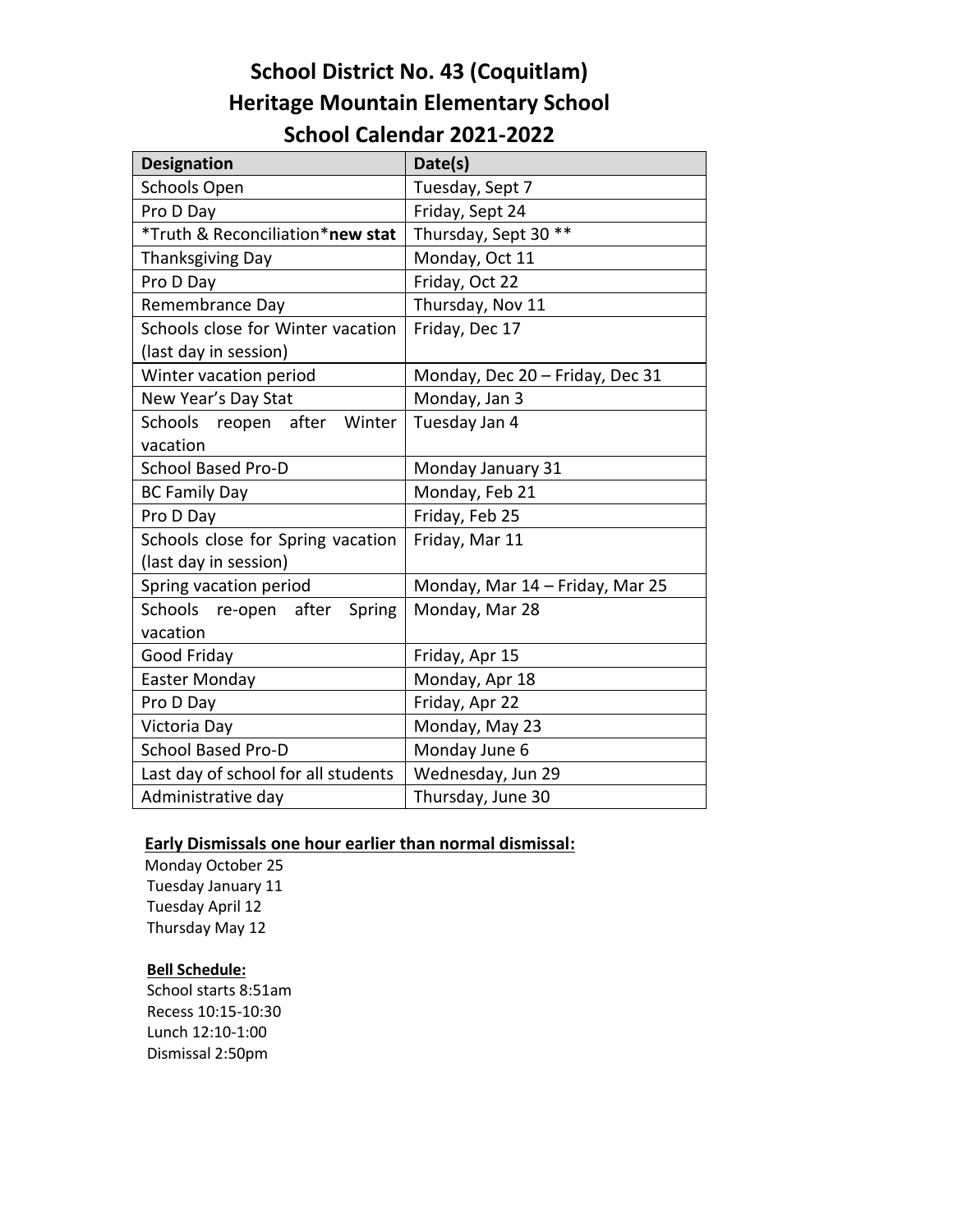

# **Afterschool Club**

Heritage<br>Mountain<br>Elementary

The City of Port Moody's Community Services and School District 43 are excited to team up to offer great programs! Meet new friends, stay active and have fun.

For children in grades K-5.

Registration begins Tuesday, Dec. 7 at 8am

#### **Science Art Explore**

Your child will have the opportunity to experience science and art through nature-based play and sensory learning.

24211 Thu, Jan. 13-Mar. 10

2:55-4:25pm



portmoody.ca/signmeup | 604.469.4556